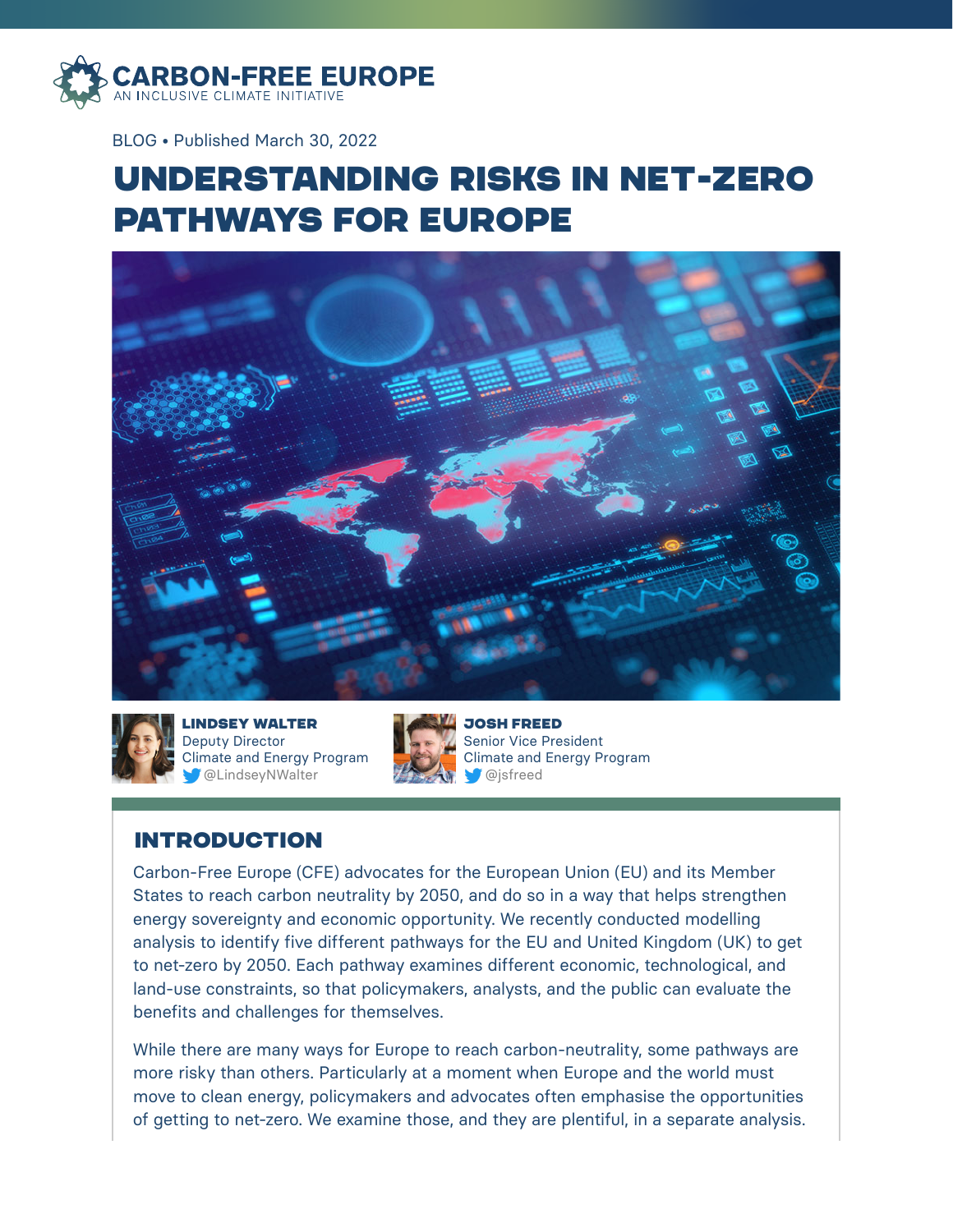This analysis, however, looks at what needs to happen to reach net-zero for each pathway, and the different risks that could reduce the likelihood of that pathway becoming reality. These risks are perhaps even more important to understand as decisions are being made in real time: on what technologies to include in the taxonomy, how to balance sovereignty, cost, and elimination of emissions, and how to ensure energy reliability. As we analysed these results, three critical points emerged that should help inform EU, Member State, and UK decisions.

## Key Takeaways

- **1. The greatest chance of achieving carbon neutrality by 2050 is to use every available clean energy technology.** Technologies and fuels are unpredictable and the EU and UK should hedge their bets by investing in and deploying a diverse portfolio of clean energy technologies.
- **2. The least likely pathway to net-zero is one that relies exclusively on renewables and shuts out the use of nuclear and carbon storage.** While all pathways are likely to have a high amount of renewables, fully decarbonising will require additional options to ensure reliability, lower costs, energy sovereignty, and overall feasibility of meeting climate targets.
- **3. Rapid electrification of buildings, transportation, and industry is essential for reaching net-zero.** Even with energy efficiency, electricity demand will increase dramatically, at least 3 times higher than 2022 when including hydrogen production. No matter what pathway Europe pursues, this is a huge infrastructure challenge both to electrify and build out the necessary clean energy to power everything.

## The EU and UK Today

In 2019, 71% of the EU's energy came from fossil fuels (13% from coal, 22% from gas, and 36% from petroleum products like crude oil). Nuclear energy supplied 13% and renewables provided 15%. The most emissions come from the transportation sector (31%) followed by power (29%), industry (22%), then buildings (14%). 2019 is a good baseline year to understand Europe's long term energy demand and supply since impacts from the pandemic have heavily skewed data from 2020-2021. For example, energy demand in 2020 dropped around [10% below 2019 levels.](https://www.iea.org/reports/european-union-2020) We anticipate high rebounds in expected energy use and emissions.

In the UK, 78% of energy supply comes from fossil fuels (3.5% from coal, 39.5% from gas, and 35% from oil, assuming 2019 data). Nuclear energy supplied 9% and renewables provided 4%. The most emissions come from transportation (35%), followed by residential and commercial buildings (25.6%), electricity (21%), and industry (9.4%).

## About Our Analysis

CFE, in partnership with Evolved Energy Research, analysed five different pathways for the EU and UK to reach net-zero emissions by 2050: 1) Core, 2) Slow Demand Transformation, 3) 100% Renewable Primary Energy, 4) Limited Renewable Siting, and 5) Domestic Preference.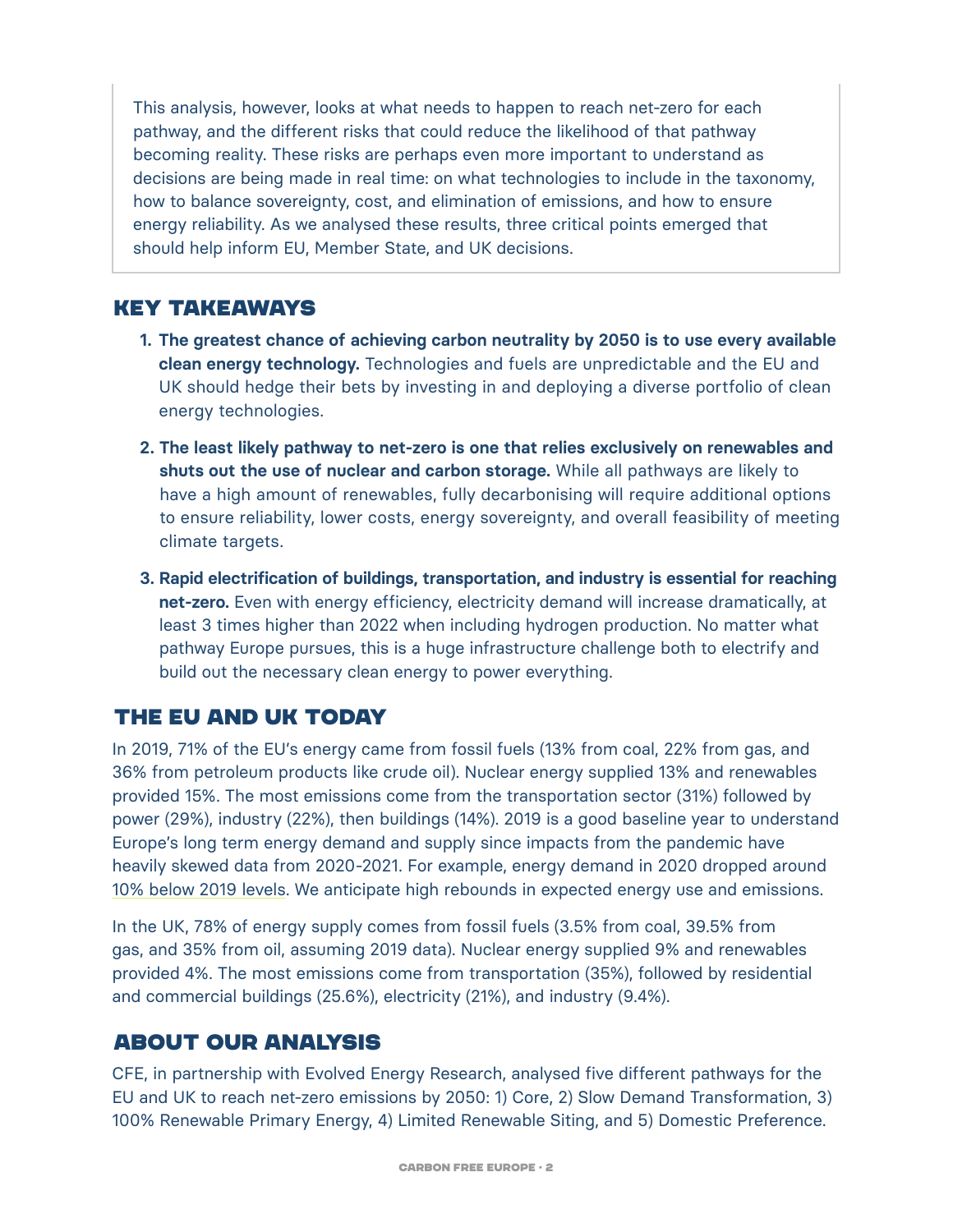All pathways achieve a 55% reduction from 1990 levels in energy and industrial emissions (for the EU and UK) by 2030 and net-zero by 2050.

Since there is uncertainty in knowing how Europe will achieve full decarbonisation, each pathway explores different choices Europe might make and/or barriers Europe might face. The model then applies constraints to reflect these various circumstances and finds the optimal way to get to net-zero within those restrictions. The results show us five pathways that all reach net-zero emissions by 2050 – but not all pathways are created equal. Below we discuss what needs to happen to reach net-zero for each pathway, and the different risks that could reduce the likelihood of that pathway becoming reality.

## Risks to Achieving Net-Zero Pathways

There are many types of risks to consider when planning for a net-zero future, including resource, economic, technological, and social risks. Discussing some key risks for each pathway shines light on potential challenges and fail points. These range from risks of innovative clean energy technologies not coming down in cost to large scale infrastructure projects requiring intercontinental coordination, financing, and manufacturing. All pathways come with a degree of risk, but an honest conversation around the likelihood of accomplishing various pathways is essential for smart policy making.

### **CORE PATHWAY**

**Description: This pathway achieves emissions targets with high levels of electrification (in transport, buildings, and industry), improvements in energy efficiency, and significant deployment of all available clean energy technologies. Clean energy technologies have central cost and availability assumptions. Parts of heavy industry that cannot be electrified are decarbonized with hydrogen (iron and steel) and carbon capture (cement). Residual fossil emissions in industry and transportation are offset by a modest amount of direct air capture.** 

This is the lowest-risk, lowest-cost pathway because it assumes the deployment of every possible clean energy technology. It includes viable innovative technologies we expect to be commercially available with existing clean resources like renewables, hydro power, and nuclear power. By combining renewables with firm, dispatchable resources like geothermal, hydro, carbon capture, and nuclear, this pathway allows for technologies to be deployed where they are most cost-effective to decarbonise different parts of the economy.

Even with energy efficiency, we still see a threefold increase in electricity demand. The buildout of clean energy technologies to meet that demand is no small feat. Supply chains will need to rapidly ramp up for critical minerals, solar panels, wind turbines, steel, cement, uranium fuel sources, transmission lines, and more. This is not just a risk for this pathway, all pathways see at least a threefold increase in electricity demand and will face similar infrastructure challenges.

The Core pathway also includes two additional risks that are inherent in every strategy to decarbonize industrialised economies. First, there is a risk that the innovative technologies we still need at commercial scale to displace fossil fuels in all sectors of the economy will not be cost competitive. Second, social and/or political factors may prevent us from enacting the policies that help us develop, finance, and deploy at scale clean energy technologies that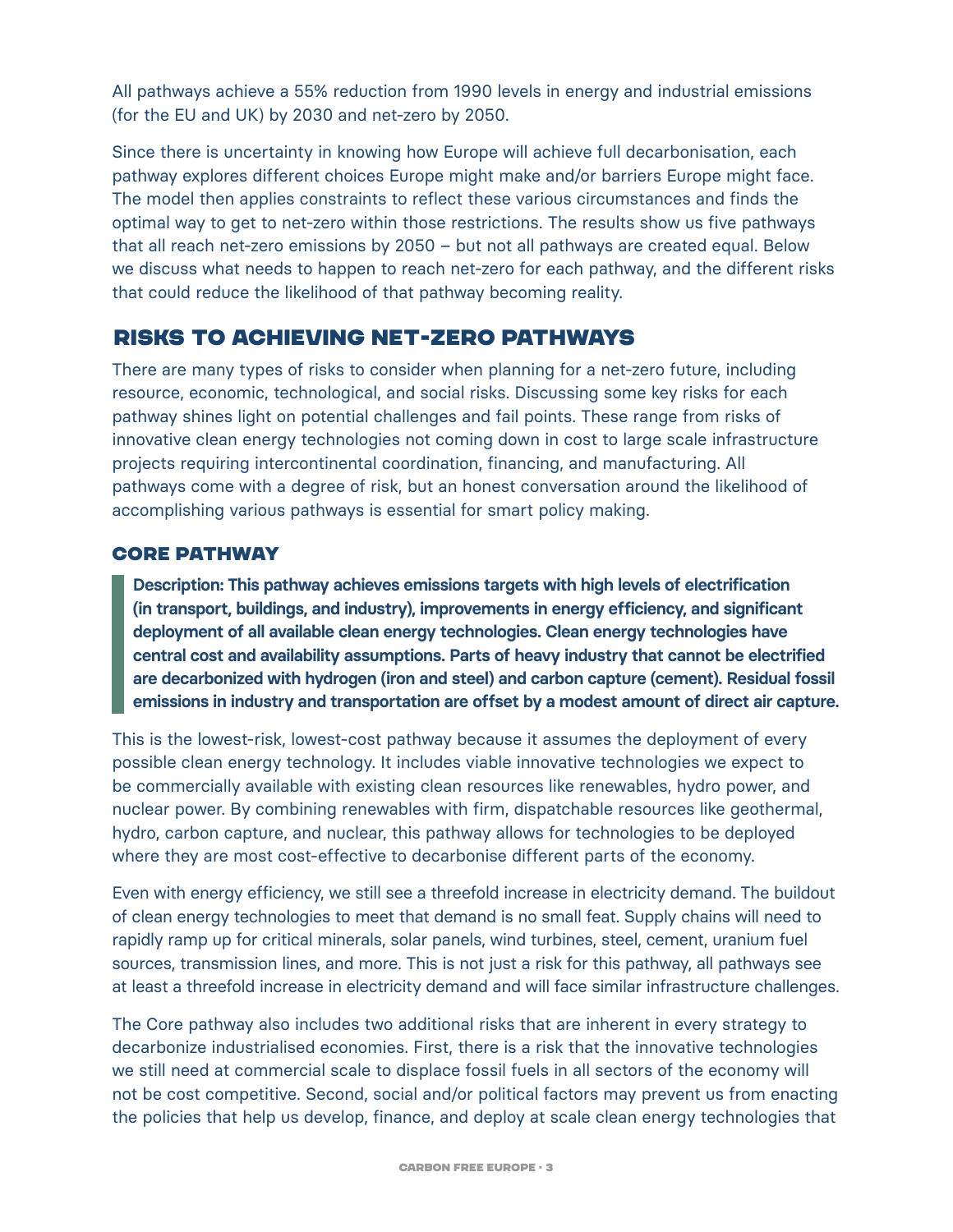are vital to displacing fossil fuels. This could take the form of local opposition to the siting of solar or wind projects, to broader mobilisation against the use of specific clean technologies, like carbon capture.

This pathway relies on a significant buildout of transmission and hydrogen pipeline infrastructure to transfer high-quality clean energy resources to demand centres. This will require ramping up the manufacturing and financing of large-scale projects while overcoming siting challenges. Clean hydrogen production will also need to be rapidly scaled, which assumes costs will decline for various methods of clean hydrogen production.

Some remaining emissions will need to be offset by direct air capture in the later years, another currently expensive technology that needs to significantly come down in costs to deploy at scale.

## Slow Demand Transformation

**Pathway Description: The EU and UK do not rapidly electrify buildings, surface transportation, and industrial processes that currently rely on fossil fuels. This leads to a higher reliance on liquid fuels (for example gasoline, diesel, or liquefied natural gas as opposed to electricity), which will need clean alternatives like zero-carbon fuels (for example, low-carbon hydrogen or ammonia) and advanced liquid biofuels (for example, cellulosic ethanol or renewable hydrocarbon fuels. Today's first generation biofuels include ethanol and biodiesel), a more costly option in the long run than a highly electrified system. Direct air capture is required to offset residual emissions in 2050. This is the only scenario that assumes a slower demand-side transformation.**

While the EU has ambitious electrification targets, there are real world cost and infrastructure barriers that could get in the way. This pathway assumes that economic, political objections, and technology issues delay the demand-side switch electrification of buildings and industries that currently rely on natural gas, and light, medium, and heavy-duty vehicles powered by petroleum.

For this pathway to happen, Europe would need to massively expand its use of biomass resources in the 2030 to 2040 time frame. This assumes increased social and political willpower to expand biomass production as well as sufficient resources. It also assumes widely available, cost-competitive advanced biofuels, which don't yet exist.

For the first decade or so, this scenario is fairly affordable compared to other net-zero scenarios because there is less spent on electrification of industry, buildings, and transport. However, in the long-run, the remaining liquid fuels in the system will need to be rapidly replaced by zero-carbon fuels, a very expensive endeavour. Much of this will need to be imported as well, as Europe is constrained in its resources for zero-carbon fuels due to limited biomass supplies and limits on renewables availability to produce electric fuels. This will leave customers exposed to high zero-carbon fuel prices, decreasing social support for the transition.

Because this scenario delays the demand-side transformation, reaching net-zero by 2050 requires a larger deployment of direct air capture in the last few years to compensate for the slow efforts near the beginning and the residual fossil energy in the system. This, of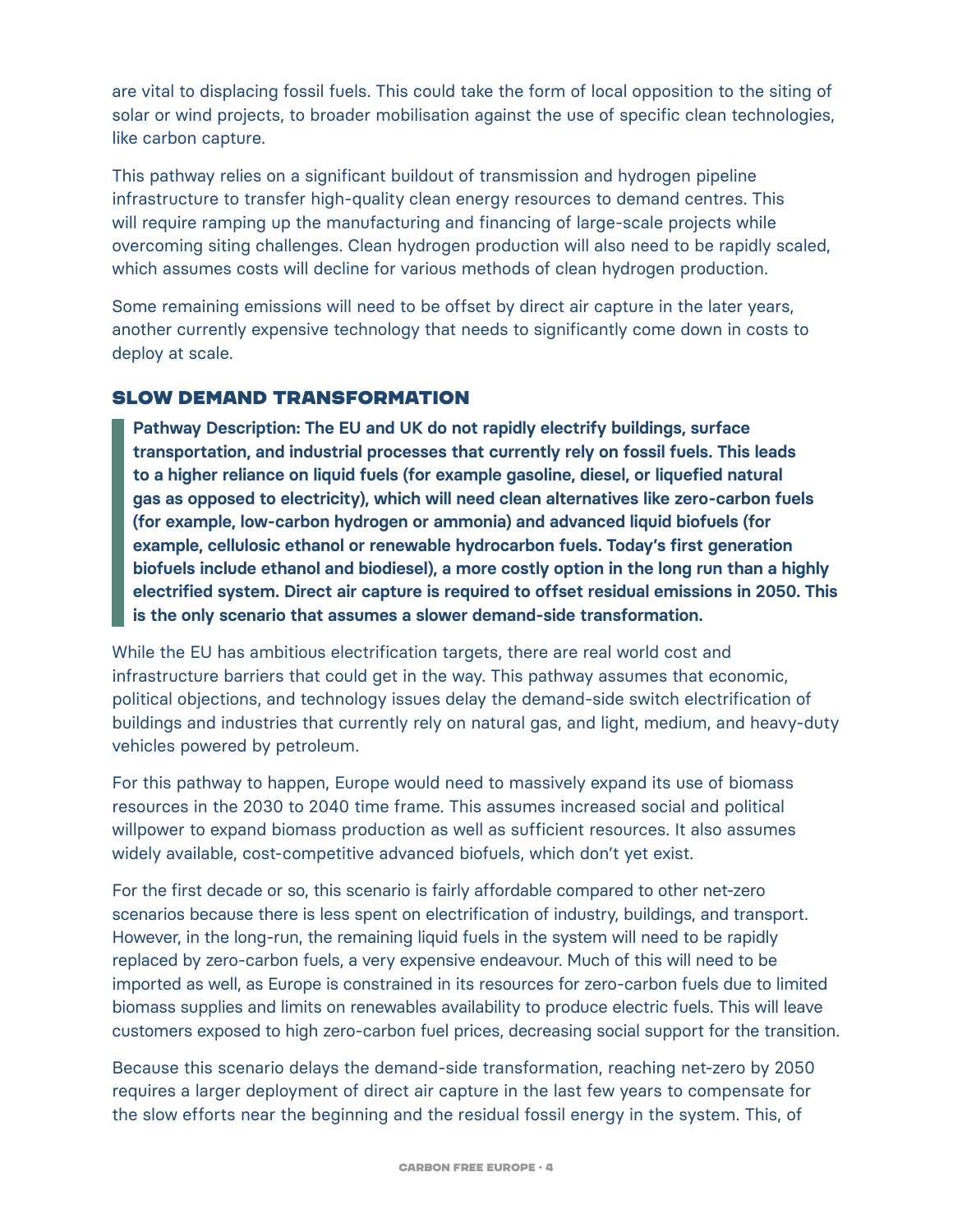course, assumes direct air capture technologies will be commercially available and costeffective. It will also mean potential social challenges with significant carbon storage.

Lastly, this delay in the transition may complicate infrastructure decisions for maintenance of things like gas distribution pipelines. Should countries invest in the maintenance for continued use in the short- to medium-term or hold off knowing the pipelines will instead need to be upgraded to accommodate hydrogen or new pipelines built entirely?

In short, there is a path forward if we fail to rapidly electrify, but that path will be much more difficult and costly. A lot needs to fall in place for this pathway to succeed.

#### 100% Renewables

**Pathway Description: The EU and UK choose to eliminate all fossil fuels, retire existing nuclear plants by 2050, and not build any new nuclear or use carbon capture sequestration. All energy is sourced from renewables. This dramatically increases demand for renewable generation not only for electricity, but also for hydrogen production and to produce other zero-carbon fuel substitutes for transportation and industry. Zero-carbon fuel substitutes (biomass for coal and eventually zero-carbon gas to replace natural gas) are used as back-up power for renewables.** 

This assumption reflects the position of some countries and NGOs in the European Union that net-zero by 2050 can be achieved with renewables alone. Our model found that, while this is technically possible to achieve, there are significant risks with the renewables-only pathway policymakers must take seriously.

The first risk is resource availability. This pathway relies on a huge amount of renewables to meet electricity demand that will need to be 400% greater in 2050 than it is today. This is more than 30% greater electricity demand than in the other pathways. Approximately 40% of increased electricity generation will need to go toward hydrogen production alone. Renewables would not only directly power buildings, cars, and industrial facilities, but also power the significant amount of hydrogen production needed to decarbonize other areas of the economy. Historically, the EU has deployed renewables at an average rate of 23 GW per year (from 2011-2020). EU Member States would have to deploy four times that every year (closer to 106 GW annually) to get the over 4 terawatts (TW) of renewables required to meet demand growth. There are also real uncertainties about how much renewable resource potential in the EU there really is, as expansion of solar, on- and off-shore wind, and the necessary transmission lines has a greater footprint than other clean energy sources. As we've seen in countries across the EU, there is growing opposition to siting of wind, solar, biomass, and transmission. It is also not clear that supply chains and manufacturing capacity could be scaled at the rate needed to deploy renewables for this pathway.

Finally, the largest risk in this scenario is cost. It costs €97 billion more a year by 2050 compared to the Core scenario. This is primarily because of the necessity to displace all of the residual fossil fuels in the system with zero-carbon fuel alternatives. Additionally, limiting electricity production to only renewables means that lower quality renewables are deployed on the margin to displace the existing nuclear or other more cost-effective nuclear technology deployments. Specifically in countries with lower quality renewables like in Eastern Europe, this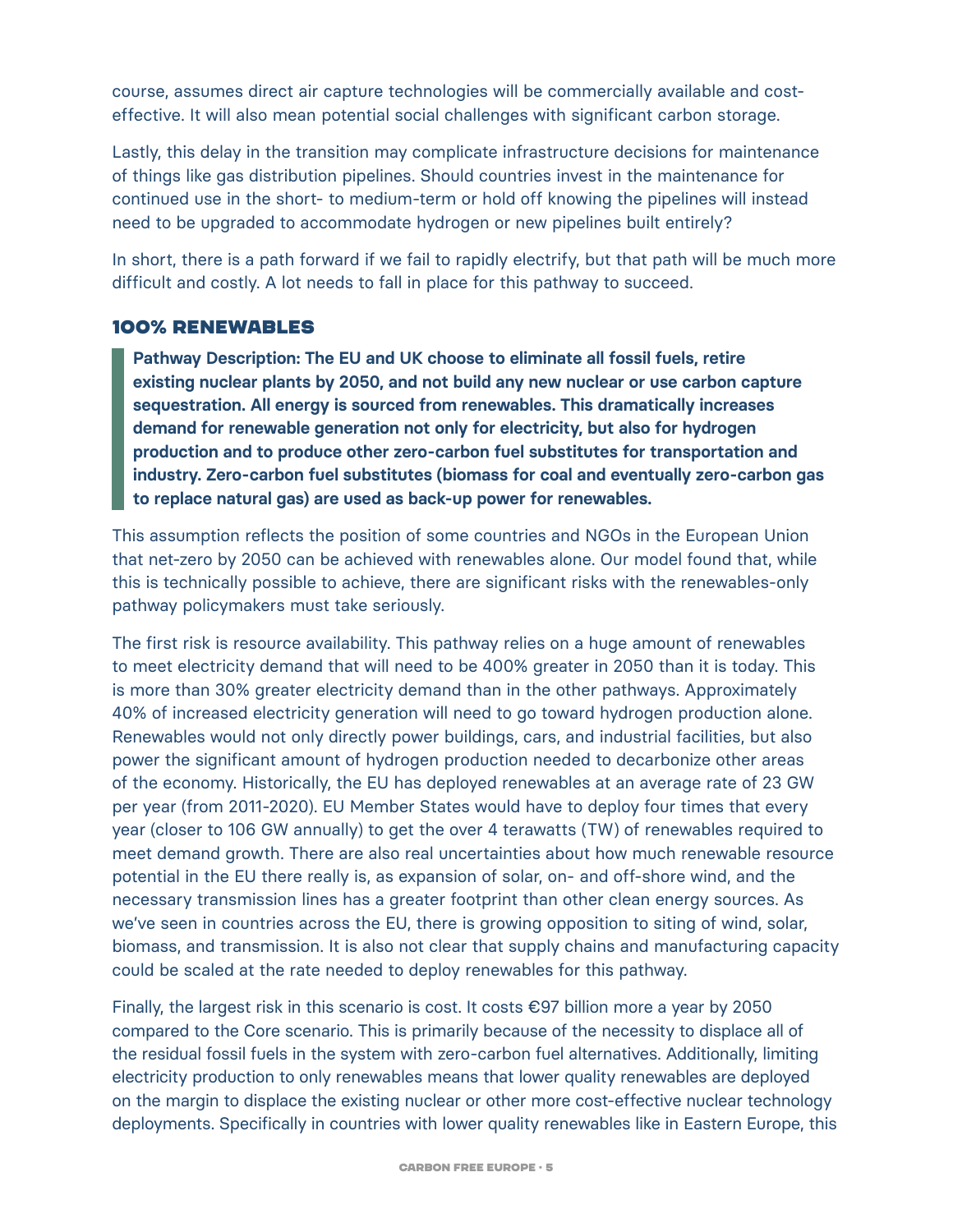can be challenging. In this pathway, much of the zero-carbon fuels supply will also need to be imported, again increasing costs and likely coming with some social opposition. This scenario would also likely significantly increase the price on carbon in the long-term due to limiting the deployment of technologies like nuclear that the model otherwise finds cost effective. Based on findings, limiting Europe to renewables as the only tool to reach carbon neutrality is one of the least likely, and therefore least effective, ways to get to net-zero by 2050.

#### Limited Renewable Siting

**Pathway Description: Renewable electricity development is restricted to reflect land-use constraints and growing local opposition in many parts of the EU and UK to the siting of grid-scale solar PV and onshore wind projects. In all other pathways, we assume 2.53% of total landmass of the European Economic Areas (EEA) could be used for solar, 4.87% of total landmass for onshore wind, and 14.95% of waters off the coast for offshore wind. In this limited scenario, this is reduced to 1.40% of total landmass for solar, 1.88% of total landmass for onshore wind, and 10.16% of coastal water for offshore wind. The result of these restrictions is that the electricity generation portfolio includes less onshore wind and solar, replaced with more offshore wind and nuclear. These changes in the supply portfolio lessen the need for new transmission lines.**

Total wind and solar capacity decreases to 2081 GW compared to 2377 GW in the Core pathway. This reduction in renewable capacity mainly comes from a decrease in onshore wind deployment. The limitations on onshore wind deployment results in solar being built in areas that were uneconomic in our Core pathway (Northern and Eastern Europe) and triggers an increased reliance on offshore wind that, while slightly more expensive, doesn't face the same land-use restrictions. This pathway has the heaviest reliance on floating offshore wind. The constraints on higher-quality renewables due to land-use barriers increases costs of the transition.

As a result of limited renewable deployment, the energy system becomes more reliant on innovative advanced nuclear technologies that we assume come down in cost and are more widely deployed in countries without bans. Energy from new nuclear builds, which could also include generation 3 reactors, becomes critical to produce both electricity and hydrogen. There's risk in relying on the deployment of new nuclear energy, given economic constraints and social resistance to nuclear technologies in different EU Member States. Of course this risk is seen in all pathways except the 100% Renewables scenario, which comes with its own challenges.

#### Domestic Preference

**Pathway Description: EU Member States and the UK prioritise domestic energy supplies and reduce transborder infrastructure coordination (electricity imports, hydrogen, and other zero-carbon fuels). The model assumes tariffs on the flow of energy between countries and adds a 5x cost multiplier on new infrastructure for electric transmission and hydrogen pipelines. There is also no buildout of large intercontinental infrastructure (hydrogen pipeline/transmission lines to Africa). Without access to these imports, there is more development of lower-quality renewable resources and increases in share of generation from nuclear and geothermal. Some amount of new infrastructure is unavoidable, though, revealing critical transmission needs for certain countries.**